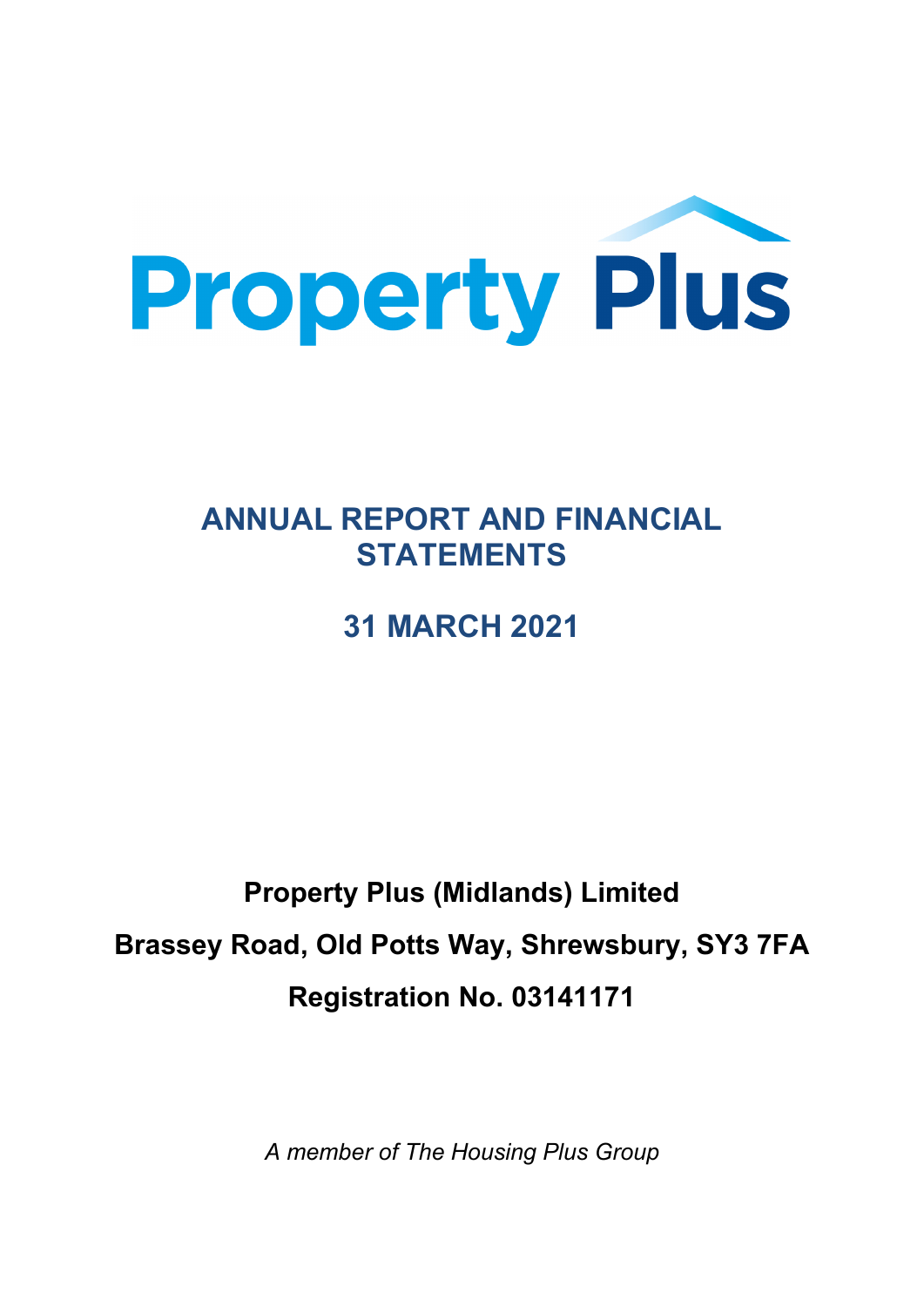# **CONTENTS**

| INDEPENDENT AUDITORS' REPORT TO THE MEMBERS OF PROPERTY PLUS (MIDLANDS) LIMITED 4 |  |
|-----------------------------------------------------------------------------------|--|
|                                                                                   |  |
|                                                                                   |  |
|                                                                                   |  |
|                                                                                   |  |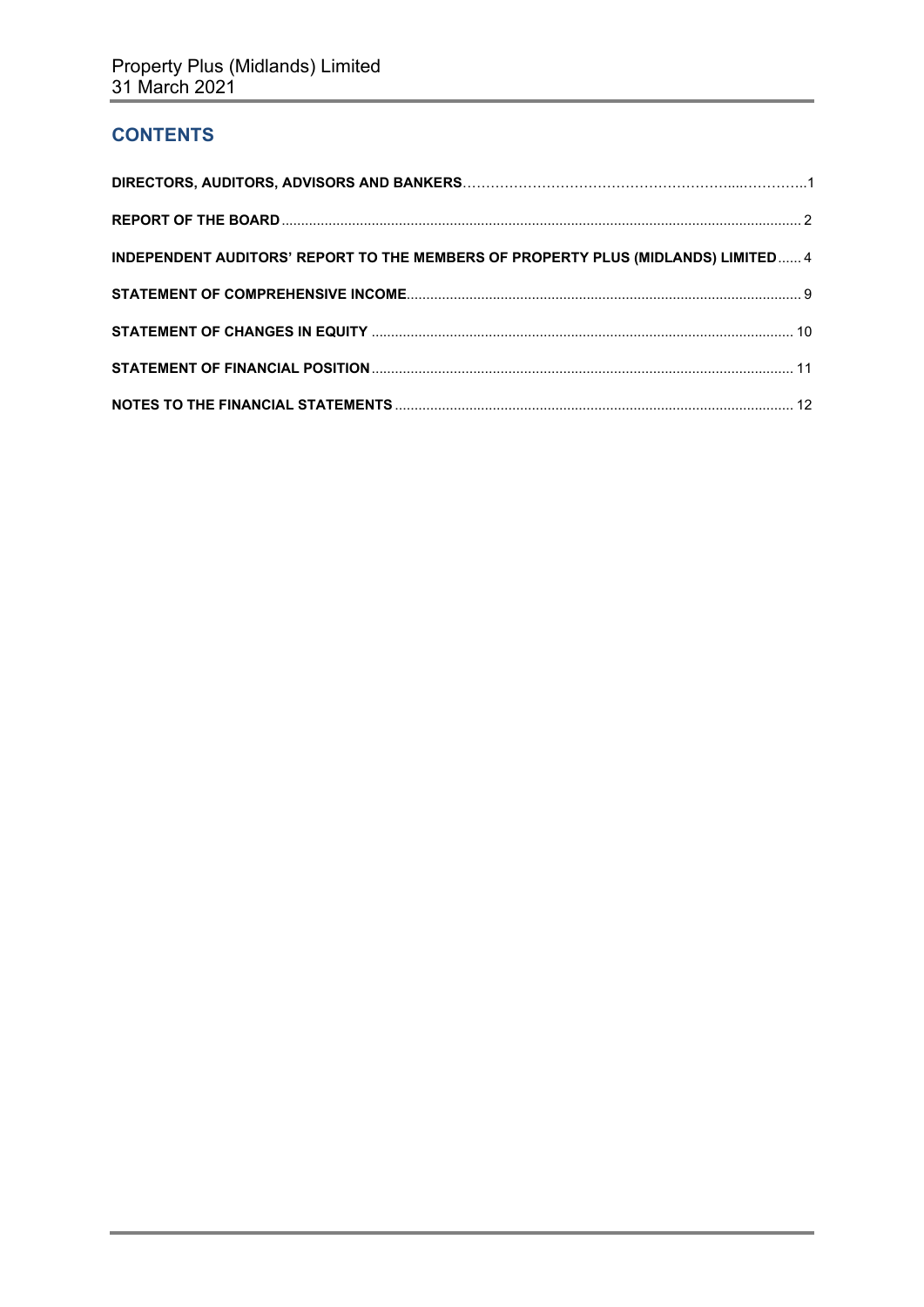|  |  |  | DIRECTORS, AUDITORS, ADVISORS AND BANKERS |
|--|--|--|-------------------------------------------|
|--|--|--|-------------------------------------------|

| <b>Property Plus (Midlands)</b><br>Limited     | Registered Company No: 03141171                                                                                                                                                                                                                                                |
|------------------------------------------------|--------------------------------------------------------------------------------------------------------------------------------------------------------------------------------------------------------------------------------------------------------------------------------|
| <b>Registered Office</b>                       | Severnside House<br><b>Brassey Road</b><br>Shrewsbury<br>Shropshire<br>SY37FA                                                                                                                                                                                                  |
| <b>Directors</b>                               | K A Shaw - appointed 1 November 2019<br>I Farrell - appointed 11 November 2019<br>J D Burt (Chair) – appointed 1 November 2019<br>R B Lawrence – appointed 1 October 2019,<br>resigned 30 April 2020<br>V M Cross - appointed 1 October 2019<br>P J Ingle (Executive Director) |
| <b>Company Secretary</b>                       | I E Molyneux                                                                                                                                                                                                                                                                   |
| <b>Bankers</b>                                 | <b>National Westminster Bank PLC,</b><br>8 Mardol Head.<br>Shrewsbury, SY1 1HE                                                                                                                                                                                                 |
| <b>Internal Auditors</b>                       | Beever and Struthers (appointed 1 April 2020)<br>20 Colmore Circus Queensway,<br>Birmingham, B4 6AT                                                                                                                                                                            |
| <b>External Independent</b><br><b>Auditors</b> | <b>KPMG LLP</b> (appointed 12 November 2020)<br><b>Chartered Accountants and Statutory Auditors,</b><br>1 Snowhill, Queensway<br>Birmingham, B4 6GH                                                                                                                            |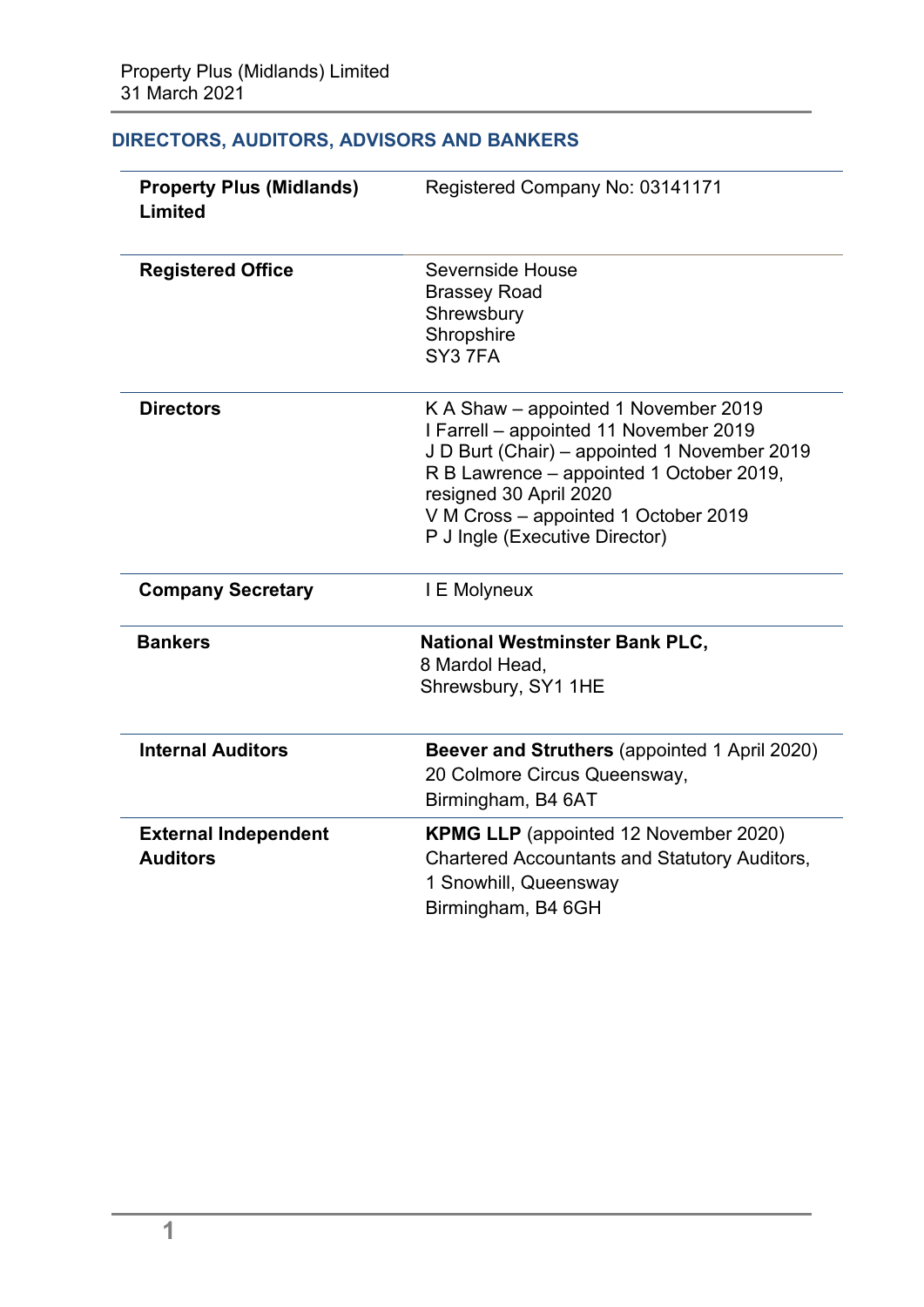# **REPORT OF THE DIRECTORS**

The directors present their report and financial statements of the company for the year ended 31 March 2021.

# **Principal activity**

The principal activity of the company in the year under review was to deliver maintenance services to group entities within The Housing Plus Group, a group under common control. The company made a profit in the year of £18,896 (2020: £260,744).

# **Business & financial review**

Property Plus had a challenging year due to the pandemic. Improvement programmes were suspended for a large portion of the year resulting in a large reduction in turnover. Despite this they were able to return a small surplus (£19k) for the year due to a strong final two quarters when improvement works resumed. Whilst significantly less than the original budget of £877k it was roughly in line with the revised prediction of £32k prepared midway through the year due to the ongoing impact of the Covid-19 pandemic.

# **Directors**

The Directors who served in the period, and up to the date of signing, are listed at page 1.

#### **Going concern**

After reviewing Property Plus' budget for 2021/22 and long term financial plan based on normal business planning and control procedures and after receiving confirmation of continued support from Severnside, SSHA, SARH and Housing Plus, the members of the Board have a reasonable expectation that Property Plus has adequate resources to continue in operational existence for the foreseeable future.

The impact of the Covid 19 outbreak has been considered by the Directors, and they have confirmed that the outbreak does not pose a material uncertainty that would cast doubt on the Company's ability to continue as a going concern. The board, therefore, consider it appropriate for the accounts to be prepared on a going concern basis. See Note 1 for further details.

# **Statement of directors' responsibilities in respect of the Directors' Report and the financial statements**

The directors are responsible for preparing the Directors' Report and the financial statements in accordance with applicable law and regulations.

Company law requires the directors to prepare financial statements for each financial year. Under that law they have elected to prepare the financial statements in accordance with UK accounting standards and applicable law (UK Generally Accepted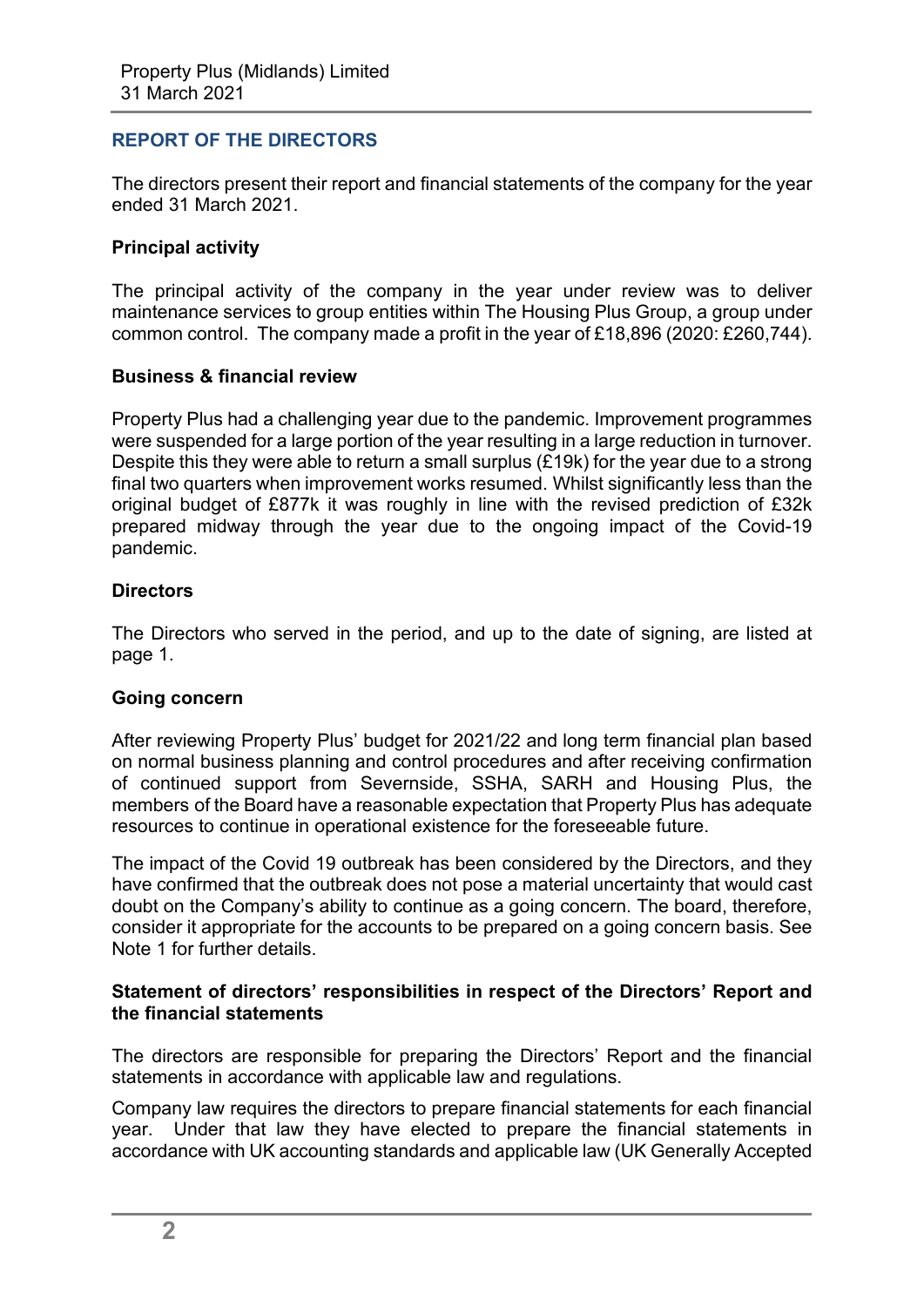# **REPORT OF THE DIRECTORS (continued)**

Accounting Practice), including FRS 102 *The Financial Reporting Standard applicable in the UK and Republic of Ireland*.

Under company law the directors must not approve the financial statements unless they are satisfied that they give a true and fair view of the state of affairs of the company and of the profit or loss of the company for that period. In preparing these financial statements, the directors are required to:

- select suitable accounting policies and then apply them consistently;
- make judgements and estimates that are reasonable and prudent:
- state whether applicable UK accounting standards have been followed, subject to any material departures disclosed and explained in the financial statements;
- assess the company's ability to continue as a going concern, disclosing, as applicable, matters related to going concern; and
- use the going concern basis of accounting unless they either intend to liquidate the company or to cease operations, or have no realistic alternative but to do so.

The directors are responsible for keeping adequate accounting records that are sufficient to show and explain the company's transactions and disclose with reasonable accuracy at any time the financial position of the company and enable them to ensure that the financial statements comply with the Companies Act 2006. They are responsible for such internal control as they determine is necessary to enable the preparation of financial statements that are free from material misstatement, whether due to fraud or error, and have general responsibility for taking such steps as are reasonably open to them to safeguard the assets of the company and to prevent and detect fraud and other irregularities.

The directors are responsible for the maintenance and integrity of the corporate and financial information included on the company's website. Legislation in the UK governing the preparation and dissemination of financial statements may differ from legislation in other jurisdictions.

In preparing this Report of the Directors, advantage has been taken of the small companies exemption.

Approved by the Board on 19 July 2021 and signed on its behalf by:

**P J Ingle I E Molyneux Director Company Secretary**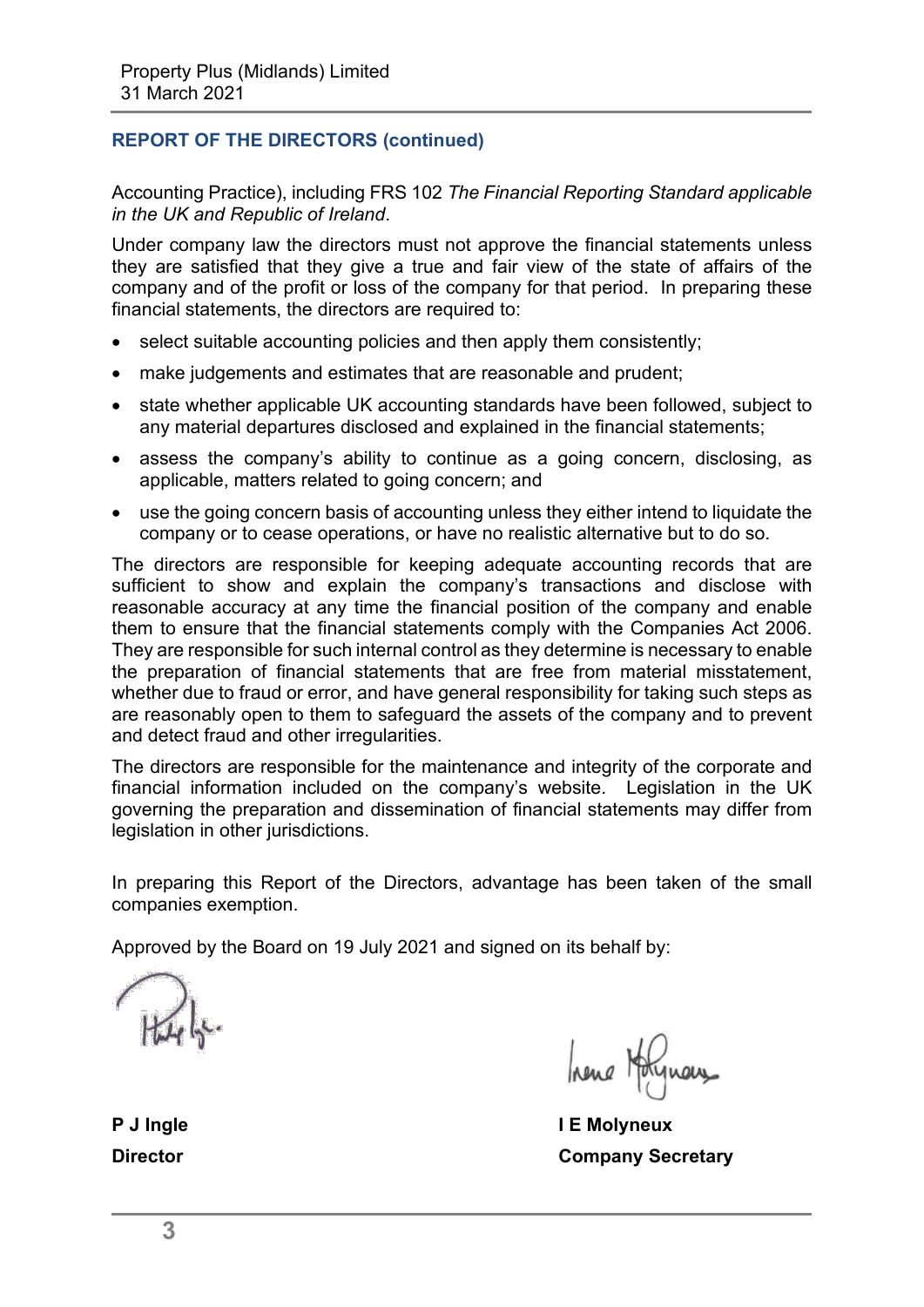# **Opinion**

We have audited the financial statements of Property Plus (Midlands) Limited ("the company") for the year ended 31 March 2021 which comprise the Statement of Comprehensive Income, Statement of Changes in Equity, Statement of Financial Positions and related notes, including the accounting policies in note 3.

In our opinion the financial statements:

- give a true and fair view of the state of the company's affairs as at 31 March 2021and of its profit for the year then ended;
- have been properly prepared in accordance with UK accounting standards, including FRS 102 *The Financial Reporting Standard applicable in the UK and Republic of Ireland*; and
- have been prepared in accordance with the requirements of the Companies Act 2006.

#### **Basis for opinion**

We conducted our audit in accordance with International Standards on Auditing (UK) ("ISAs (UK)") and applicable law. Our responsibilities are described below. We have fulfilled our ethical responsibilities under, and are independent of the company in accordance with, UK ethical requirements including the FRC Ethical Standard. We believe that the audit evidence we have obtained is a sufficient and appropriate basis for our opinion.

#### **Going concern**

The directors have prepared the financial statements on the going concern basis as they do not intend to liquidate the company or to cease its operations, and as they have concluded that the company's financial position means that this is realistic. They have also concluded that there are no material uncertainties that could have cast significant doubt over its ability to continue as a going concern for at least a year from the date of approval of the financial statements ("the going concern period").

In our evaluation of the directors' conclusions, we considered the inherent risks to the company's business model and analysed how those risks might affect the company's financial resources or ability to continue operations over the going concern period.

Our conclusions based on this work:

- we consider that the directors' use of the going concern basis of accounting in the preparation of the financial statements is appropriate;
- we have not identified, and concur with the directors' assessment that there is not, a material uncertainty related to events or conditions that, individually or collectively, may cast significant doubt on the company's ability to continue as a going concern for the going concern period.

However, as we cannot predict all future events or conditions and as subsequent events may result in outcomes that are inconsistent with judgements that were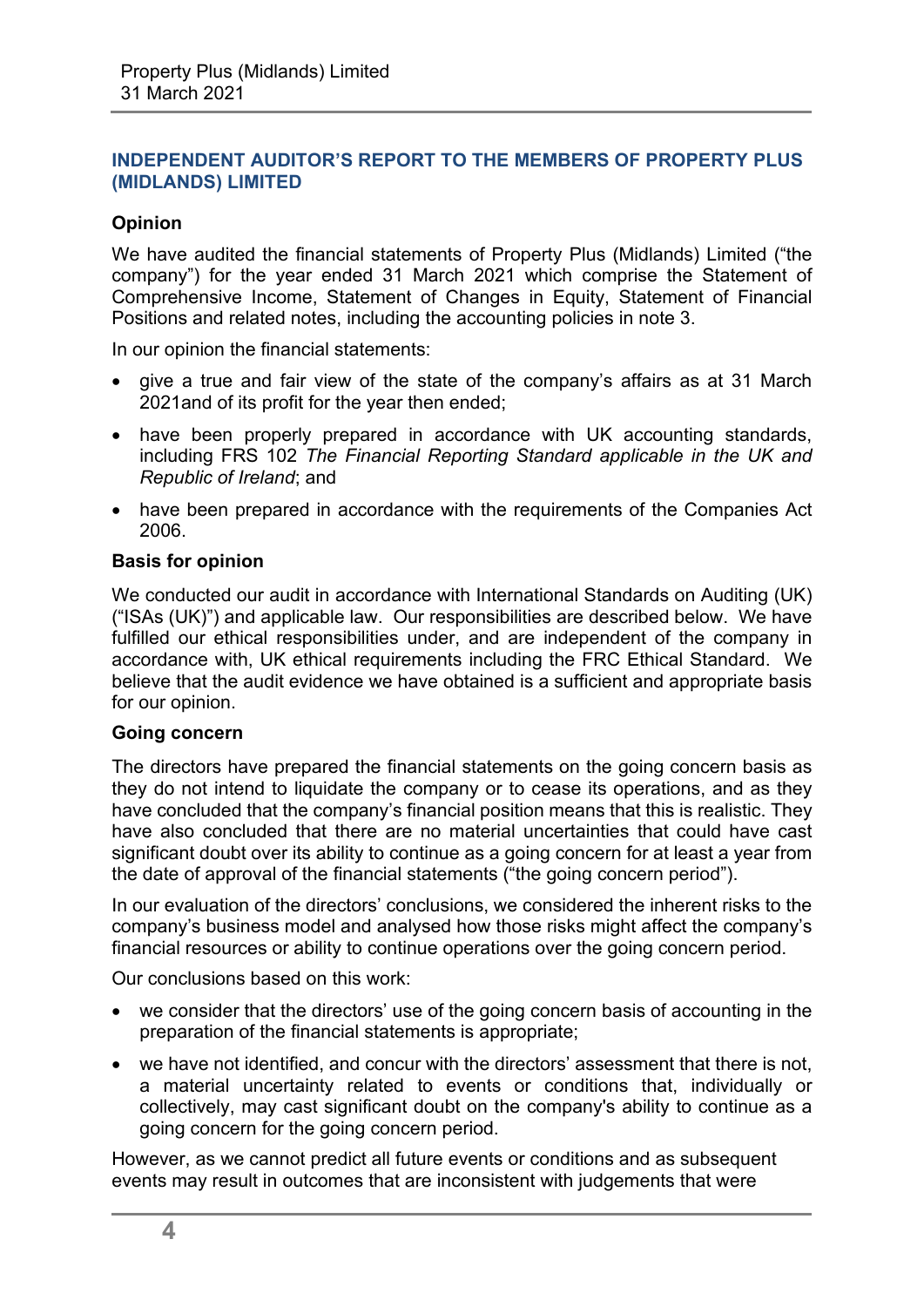reasonable at the time they were made, the above conclusions are not a guarantee that the company will continue in operation.

#### **Fraud and breaches of laws and regulations – ability to detect**

#### *Identifying and responding to risks of material misstatement due to fraud*

To identify risks of material misstatement due to fraud ("fraud risks") we assessed events or conditions that could indicate an incentive or pressure to commit fraud or provide an opportunity to commit fraud. Our risk assessment procedures included:

- Enquiring of directors, the audit and risk committee as to the Company's high-level policies and procedures to prevent and detect fraud and the Company's channel for "whistleblowing", as well as whether they have knowledge of any actual, suspected or alleged fraud.
- Reading Board and audit and risk committee minutes.
- Using analytical procedures to identify any unusual or unexpected relationships.

We communicated identified fraud risks throughout the audit team and remained alert to any indications of fraud throughout the audit.

As required by auditing standards, we perform procedures to address the risk of management override of controls, in particular the risk that Company management may be in a position to make inappropriate accounting entries. On this audit we do not believe there is a fraud risk related to revenue recognition because revenue is derived from intercompany transactions.

We did not identify any additional fraud risks.

We performed procedures including:

• Identifying journal entries to test based on risk criteria and comparing the identified entries to supporting documentation.

#### *Identifying and responding to risks of material misstatement due to non-compliance with laws and regulations*

We identified areas of laws and regulations that could reasonably be expected to have a material effect on the financial statements from our general commercial and sector experience, and through discussion with the directors (as required by auditing standards), and discussed with the directors the policies and procedures regarding compliance with laws and regulations.

We communicated identified laws and regulations throughout our team and remained alert to any indications of non-compliance throughout the audit.

The potential effect of these laws and regulations on the financial statements varies considerably.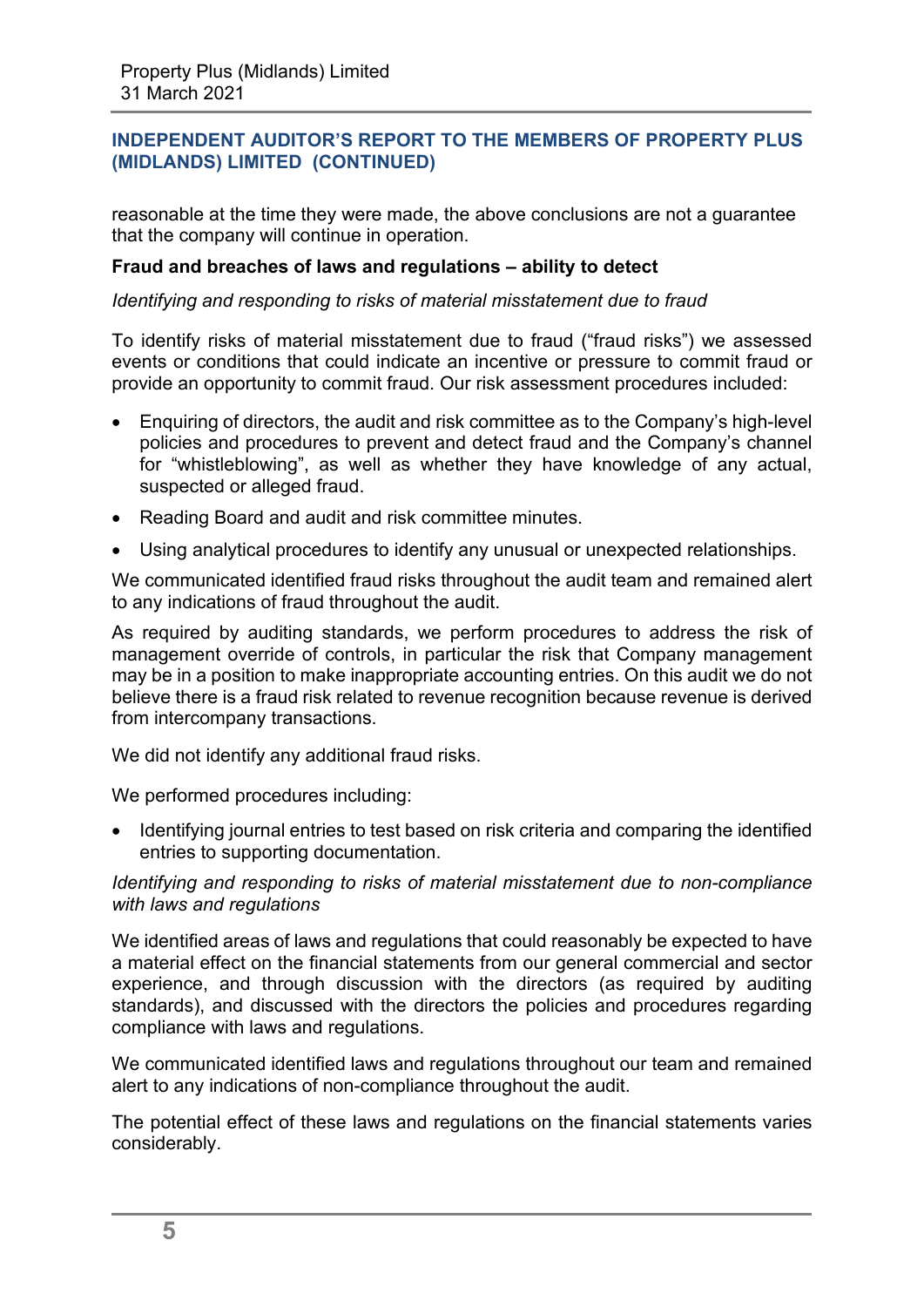Firstly, the Company is subject to laws and regulations that directly affect the financial statements including financial reporting legislation (including related companies legislation), distributable profits legislation, and taxation legislation and we assessed the extent of compliance with these laws and regulations as part of our procedures on the related financial statement items.

Secondly, the Company is subject to many other laws and regulations where the consequences of non-compliance could have a material effect on amounts or disclosures in the financial statements, for instance through the imposition of fines or litigation. We identified the following areas as those most likely to have such an effect: health and safety, anti-bribery, employment law and certain aspects of company legislation recognising the nature of the Company's activities and its legal form. Auditing standards limit the required audit procedures to identify non-compliance with these laws and regulations to enquiry of the directors and inspection of regulatory and legal correspondence, if any. Therefore if a breach of operational regulations is not disclosed to us or evident from relevant correspondence, an audit will not detect that breach.

# *Context of the ability of the audit to detect fraud or breaches of law or regulation*

Owing to the inherent limitations of an audit, there is an unavoidable risk that we may not have detected some material misstatements in the financial statements, even though we have properly planned and performed our audit in accordance with auditing standards. For example, the further removed non-compliance with laws and regulations is from the events and transactions reflected in the financial statements, the less likely the inherently limited procedures required by auditing standards would identify it.

In addition, as with any audit, there remained a higher risk of non-detection of fraud, as these may involve collusion, forgery, intentional omissions, misrepresentations, or the override of internal controls. Our audit procedures are designed to detect material misstatement. We are not responsible for preventing non-compliance or fraud and cannot be expected to detect non-compliance with all laws and regulations.

#### **Directors' report**

The directors are responsible for the directors' report. Our opinion on the financial statements does not cover that report and we do not express an audit opinion thereon.

Our responsibility is to read the directors' report and, in doing so, consider whether, based on our financial statements audit work, the information therein is materially misstated or inconsistent with the financial statements or our audit knowledge. Based solely on that work:

- we have not identified material misstatements in the directors' report:
- in our opinion the information given in that report for the financial year is consistent with the financial statements; and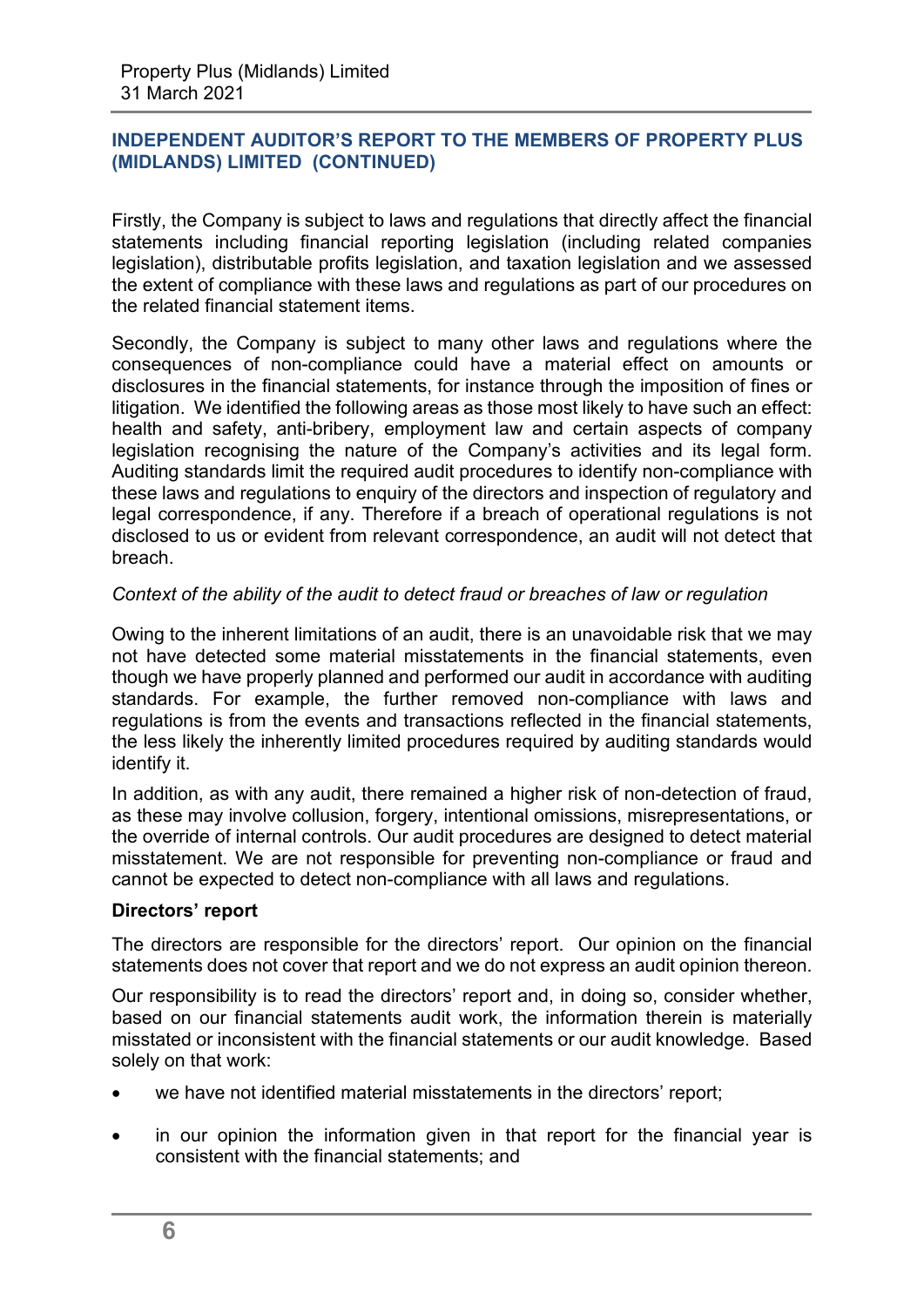• in our opinion that report has been prepared in accordance with the Companies Act 2006.

# **Matters on which we are required to report by exception**

Under the Companies Act 2006 we are required to report to you if, in our opinion:

- adequate accounting records have not been kept, or returns adequate for our audit have not been received from branches not visited by us; or
- the financial statements are not in agreement with the accounting records and returns; or
- certain disclosures of directors' remuneration specified by law are not made; or
- we have not received all the information and explanations we require for our audit: or
- the directors were not entitled to take advantage of the small companies exemption from the requirement to prepare a strategic report.

We have nothing to report in these respects.

# **Directors' responsibilities**

As explained more fully in their statement set out on pages 2 and 3, the directors are responsible for: the preparation of the financial statements and for being satisfied that they give a true and fair view; such internal control as they determine is necessary to enable the preparation of financial statements that are free from material misstatement, whether due to fraud or error; assessing the company's ability to continue as a going concern, disclosing, as applicable, matters related to going concern; and using the going concern basis of accounting unless they either intend to liquidate the company or to cease operations, or have no realistic alternative but to do so.

# **Auditor's responsibilities**

Our objectives are to obtain reasonable assurance about whether the financial statements as a whole are free from material misstatement, whether due to fraud or error, and to issue our opinion in an auditor's report. Reasonable assurance is a high level of assurance, but does not guarantee that an audit conducted in accordance with ISAs (UK) will always detect a material misstatement when it exists. Misstatements can arise from fraud or error and are considered material if, individually or in aggregate, they could reasonably be expected to influence the economic decisions of users taken on the basis of the financial statements.

A fuller description of our responsibilities is provided on the FRC's website at [www.frc.org.uk/auditorsresponsibilities.](http://www.frc.org.uk/auditorsresponsibilities)

#### **The purpose of our audit work and to whom we owe our responsibilities**

This report is made solely to the company's members, as a body, in accordance with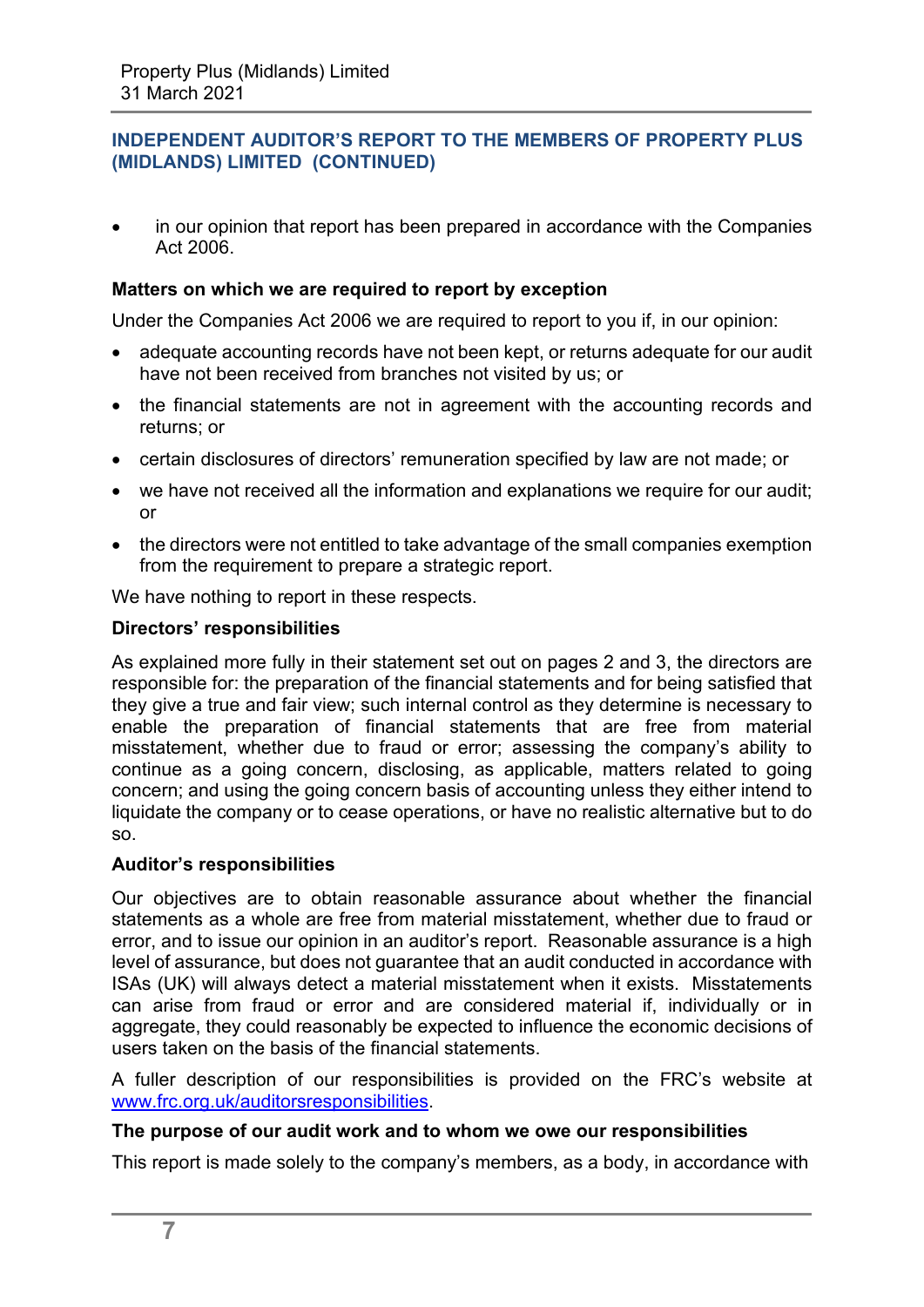Chapter 3 of Part 16 of the Companies Act 2006. Our audit work has been undertaken so that we might state to the company's members those matters we are required to state to them in an auditor's report and for no other purpose. To the fullest extent permitted by law, we do not accept or assume responsibility to anyone other than the company and the company's members, as a body, for our audit work, for this report, or for the opinions we have formed.

**Sarah Brown (Senior Statutory Auditor) for and on behalf of KPMG LLP, Statutory Auditor**  *Chartered Accountants*  One Snowhill Snow Hill Queensway Birmingham B4 6GH

8 September 2021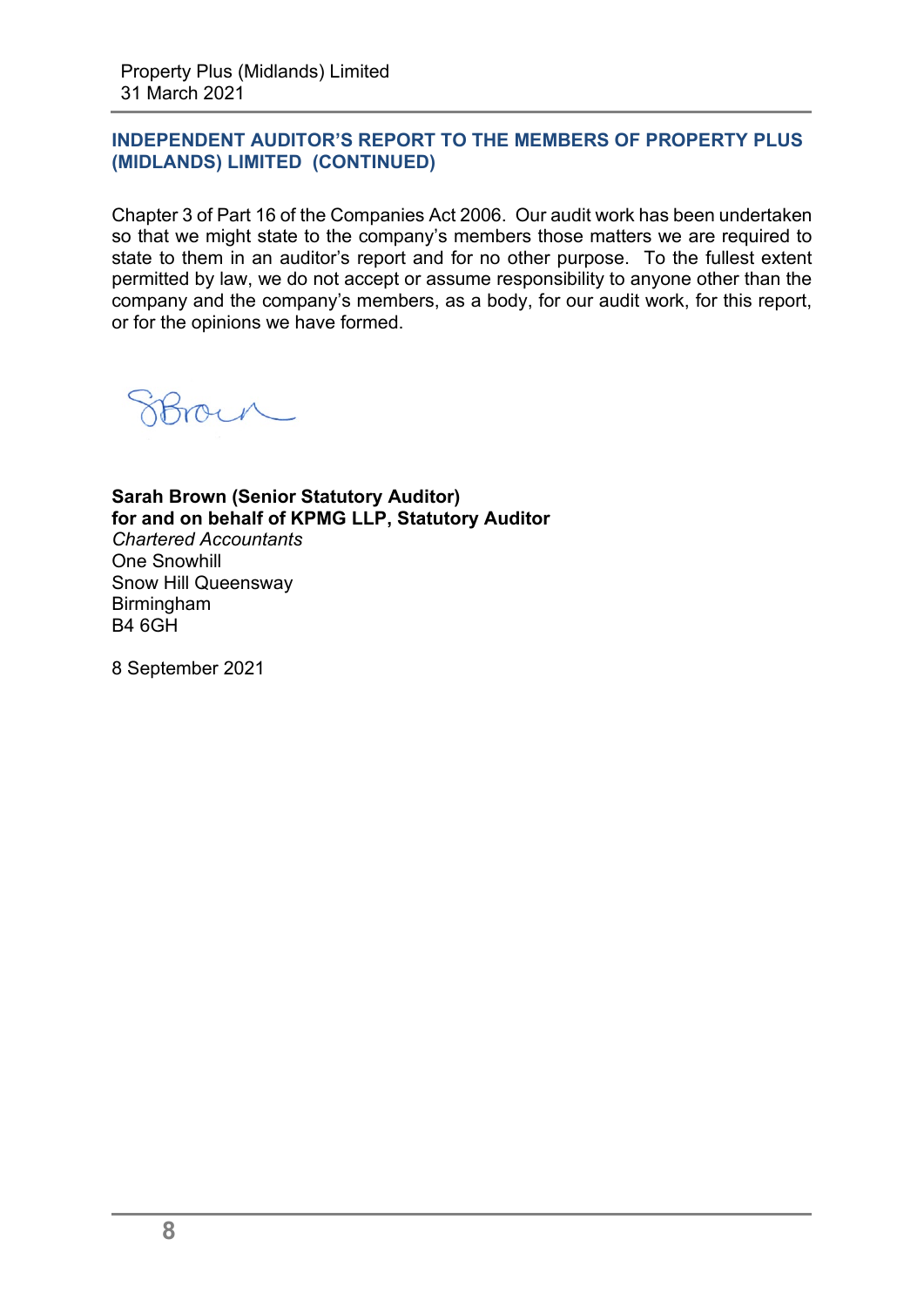# **STATEMENT OF COMPREHENSIVE INCOME for the year ended 31 March 2021**

|                                               | <b>Notes</b>   | Year ended<br>31 March<br>2021 | Year ended<br>31 March<br>2020<br>£ |
|-----------------------------------------------|----------------|--------------------------------|-------------------------------------|
| Turnover                                      |                | 23,447,739                     | 17,898,182                          |
| Cost of sales                                 |                | (17, 563, 396)                 | (13, 397, 077)                      |
| <b>Gross profit</b>                           |                | 5,884,343                      | 4,501,105                           |
| Administrative expenses                       |                | (5,865,448)                    | (4,226,566)                         |
| <b>Operating profit</b>                       | $\overline{4}$ | 18,895                         | 274,539                             |
| Interest payable                              | 6              |                                | (13, 795)                           |
| Profit on ordinary activities before taxation |                | 18,895                         | 260,744                             |
| Tax on profit on ordinary activities          | 5              |                                |                                     |
| <b>Profit for the year</b>                    |                | 18,895                         | 260,744                             |

All activities relate to continuing activities. The notes on pages 12 to 18 form part of these financial statements.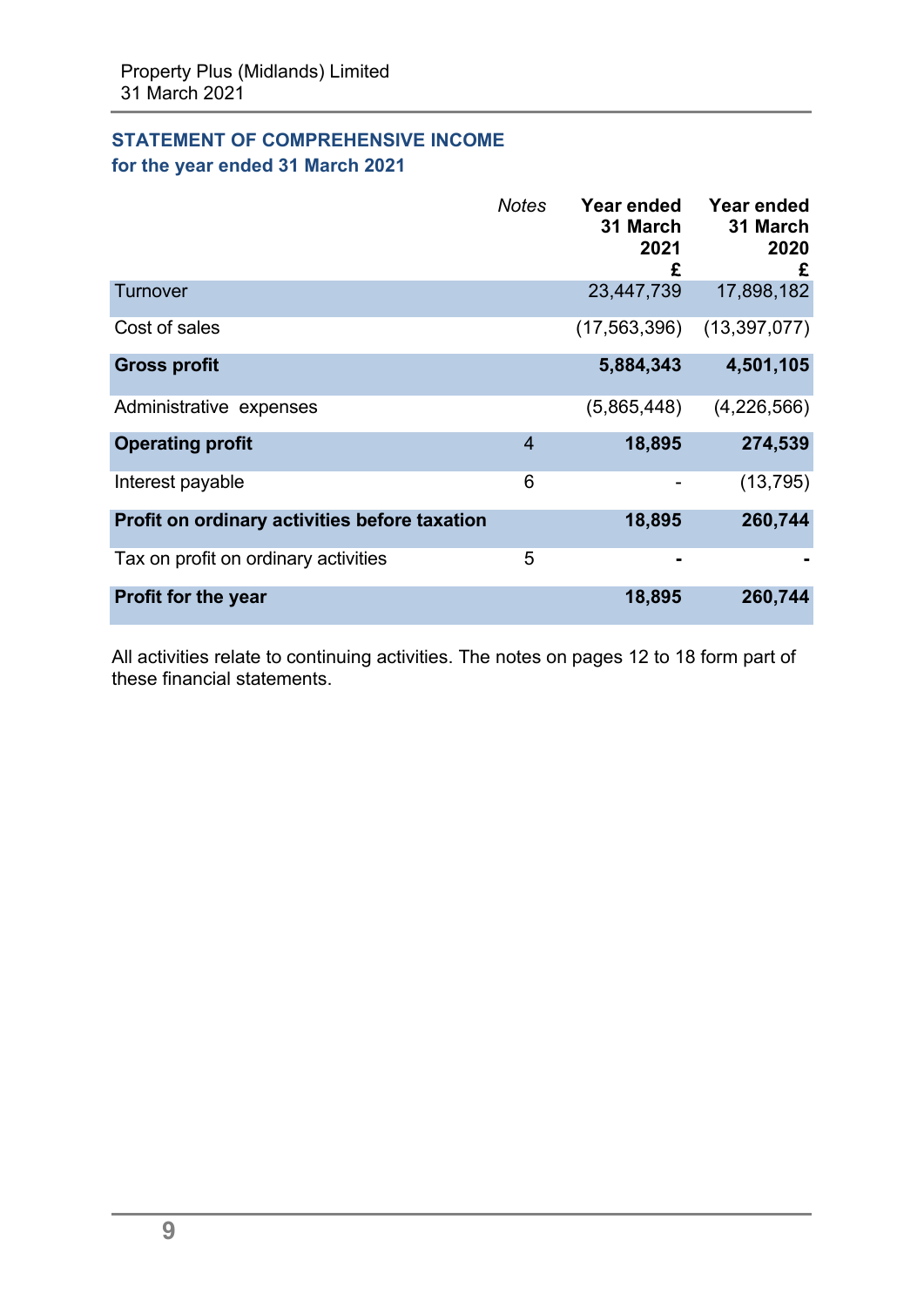# **STATEMENT OF CHANGES IN EQUITY 31 March 2021**

|                                  | 2021<br><b>Share</b><br>capital<br>£ | 2021<br><b>Profit and</b><br>loss<br>account<br>£ | 2020<br><b>Share</b><br>capital<br>£ | 2020<br><b>Profit and</b><br>loss<br>account<br>£ |
|----------------------------------|--------------------------------------|---------------------------------------------------|--------------------------------------|---------------------------------------------------|
| <b>Balance at 1 April</b>        | $\mathbf 2$                          | 136,174                                           | $\mathbf{2}$                         | (124, 570)                                        |
| Profit for the financial<br>year |                                      | 18,895                                            |                                      | 260,744                                           |
| <b>Balance at 31 March</b>       | $\overline{2}$                       | 155,069                                           | $\overline{2}$                       | 136,174                                           |

The notes on pages 12 to 18 form part of these financial statements.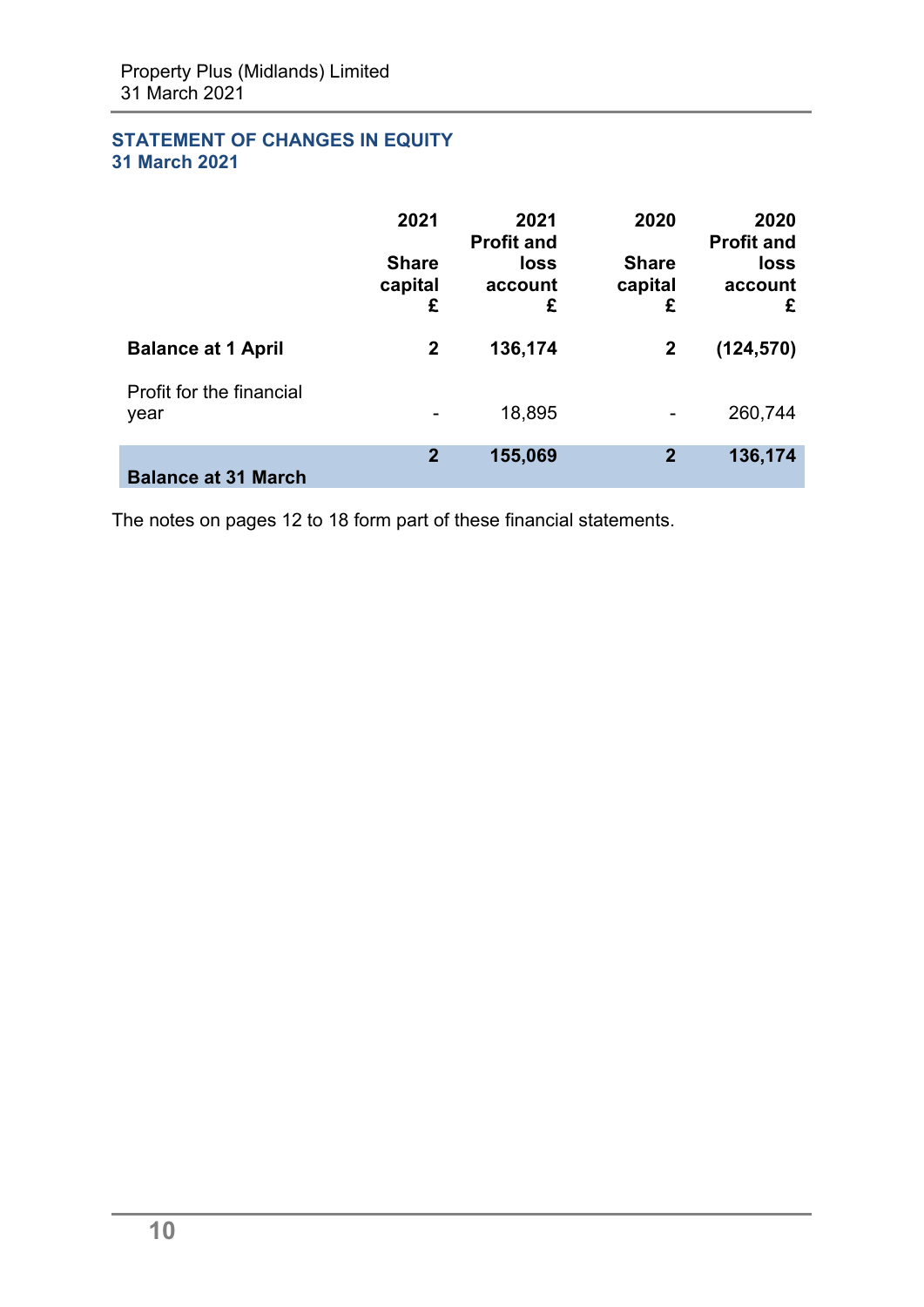#### **STATEMENT OF FINANCIAL POSITION As at 31 March 2021**

|                                                                                                                                                        | <b>Notes</b>   | 31 March<br>2021<br>£                                                       | 31 March 2020<br>£                                                      |
|--------------------------------------------------------------------------------------------------------------------------------------------------------|----------------|-----------------------------------------------------------------------------|-------------------------------------------------------------------------|
| <b>Fixed assets</b>                                                                                                                                    |                |                                                                             |                                                                         |
| Tangible fixed assets                                                                                                                                  | 9              | 298,790                                                                     | 424,863                                                                 |
| <b>Total fixed assets</b>                                                                                                                              |                | 298,790                                                                     | 424,863                                                                 |
| <b>Current assets</b>                                                                                                                                  |                |                                                                             |                                                                         |
| Inventories<br><b>Debtors</b><br>Cash at bank and in hand<br><b>Creditors</b><br>Amounts falling due within one year<br><b>Net current liabilities</b> | 10<br>11<br>12 | 282,955<br>2,423,467<br>1,106,560<br>3,812,982<br>(3,956,701)<br>(143, 719) | 57,525<br>1,389,469<br>96,205<br>1,543,199<br>(1,831,886)<br>(288, 687) |
| <b>Total assets less current liabilities</b>                                                                                                           |                | 155,071                                                                     | 136,176                                                                 |
| <b>Capital and reserves</b><br>Called up share capital<br>Profit and loss account                                                                      | 14             | $\overline{2}$<br>155,069                                                   | $\overline{2}$<br>136,174                                               |
| <b>Shareholders' funds</b>                                                                                                                             |                | 155,071                                                                     | 136,176                                                                 |

The financial statements have been prepared in accordance with the provisions applicable to companies subject to the small companies' regime.

These financial statements (registered number 03141171) were approved and authorised for issue by the Board on 19 July 2021.

Signed on behalf of the board of directors

hene Hotel nehe

**P J Ingle I E Molyneux Director Company Secretary** 

The notes on pages 12 to 18 form part of these financial statements.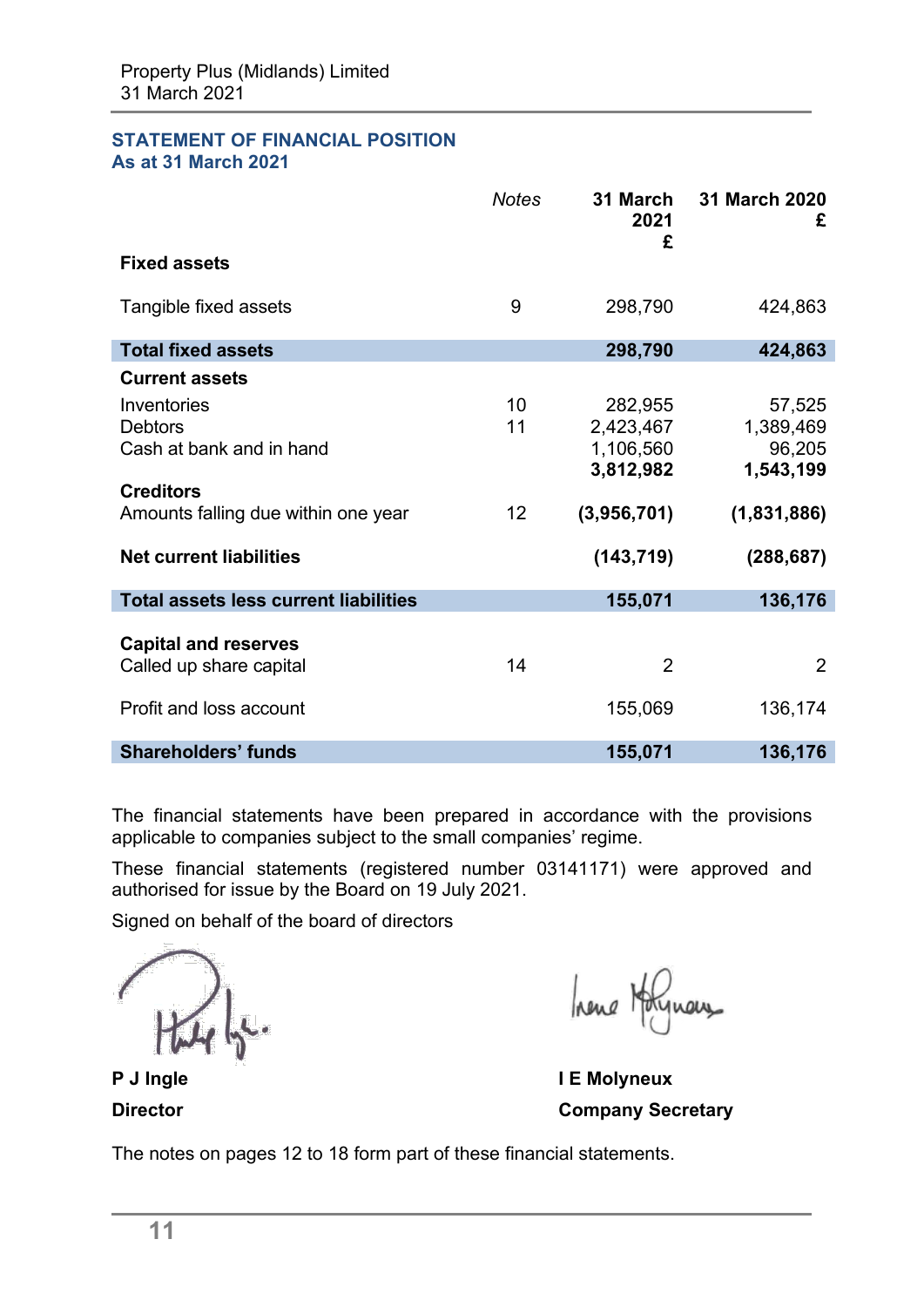# **NOTES TO THE FINANCIAL STATEMENTS**

# **1 Statutory information**

Property Plus (Midlands) Limited is a private company, limited by shares, domiciled in England and Wales, registration number 03141171.

# **2 Basis of accounting**

The accounts have been prepared in accordance with applicable accounting standards under the historical cost accounting rules and on a going concern basis.

The impact of the Covid 19 outbreak has been considered by the Directors. Planned maintenance works were halted during the start of 2020/21 due to restrictions imposed by the government. The impact of this was partially offset by furloughing some employees.

The company provides essential repairs and maintenance services to entities within the Housing Plus Group, its ultimate parent, and is therefore an integral part of the Group's activity and 30 year business plan. As such, the Board is confident that demand will continue and that is has the continued support of the group.

The directors, after reviewing the company's budgets for 2021/22 and the group's medium term financial position as detailed in the 30-year business plan, including changes arising from the Covid-19 pandemic, are of the opinion that, taking account of severe but plausible downsides, the company will have sufficient funds to meet its liabilities as they fall due for a period of 12 months from the date of approval of the financial statements . The directors therefore continue to adopt the going concern basis in preparing the annual financial statements.

# **3 Accounting policies**

The principal accounting policies adopted in the preparation of the financial statements are set out below.

# **a) Turnover**

Turnover represents net invoiced sales of goods and services, excluding value added tax.

#### **b) Taxation**

The charge for taxation is based on the profit/loss for the year and takes into account taxation deferred because of timing differences between the treatment of certain items for taxation and accounting purposes. Deferred tax is provided on the liability method to take account of timing differences between the treatment of certain items for accounts purposes and their treatment for tax purposes. Tax deferred or accelerated is accounted for in respect of all material timing differences.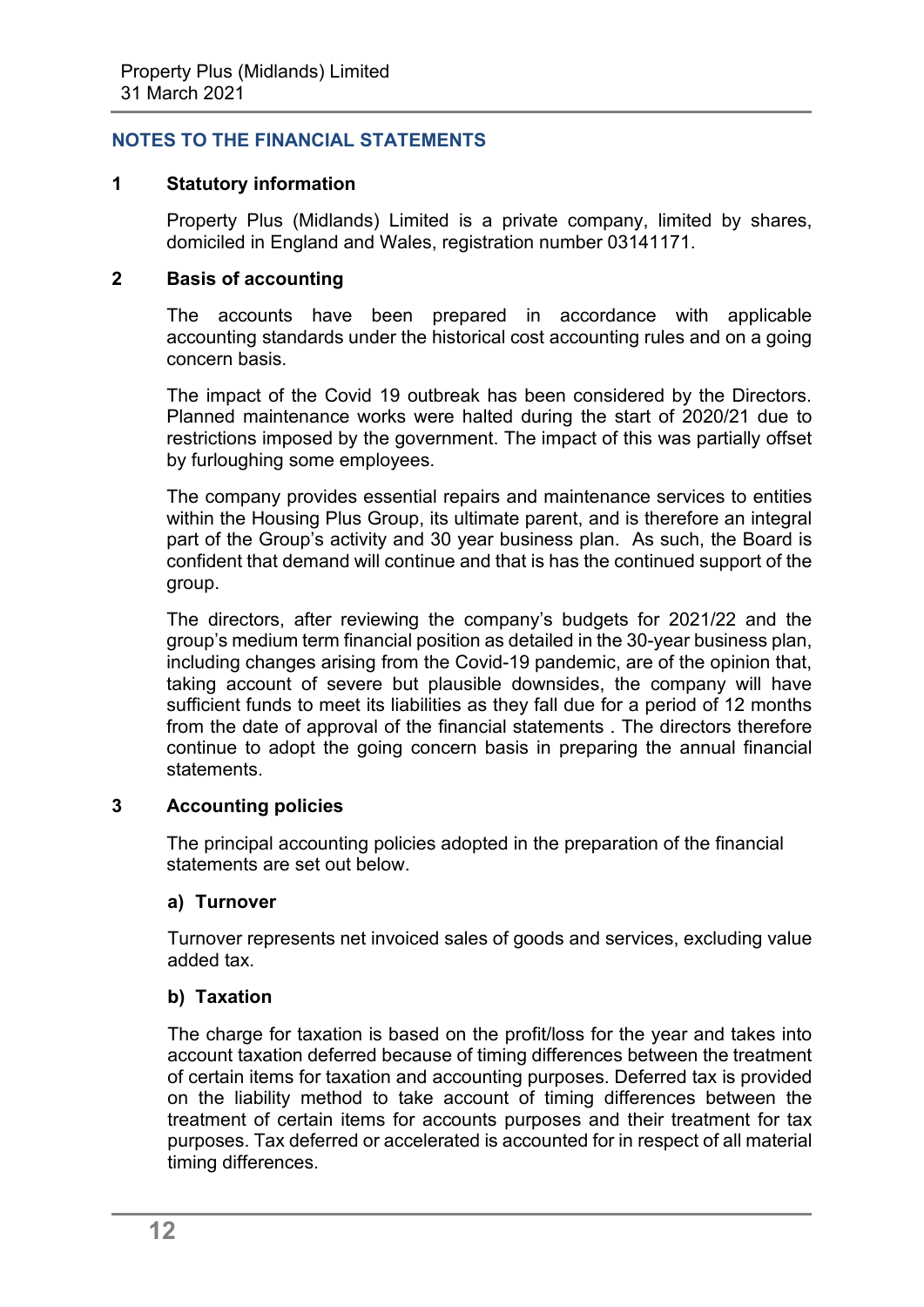#### **c) Inventories**

Stocks have been valued at the lower of cost and estimated selling price less costs to sell. Provision is made for obsolete and slow-moving items

# **d) Cash and cash equivalents**

Cash and cash equivalents consists of cash at bank, cash in hand, deposits and short term investments with an original maturity of three months or less.

#### **e) Tangible fixed assets and depreciation**

Tangible fixed assets are included at cost less depreciation and impairment. Depreciation has been computed to write off the cost of tangible fixed assets over their expected useful lives as follows:

| Plant and equipment              | 5 years |
|----------------------------------|---------|
| Computer equipment               | 2 years |
| Furniture, fixtures and fittings | 5 years |
| Motor vehicles                   | 4 years |

# **f) Leasing**

Tangible fixed assets acquired under finance leases or hire purchase contracts are capitalised and depreciated in the same manner as other tangible fixed assets. The related obligations, net of future finance charges, are included in creditors.

Rentals payable under operating leases are charged to the Statement of Comprehensive Income on a straight line basis over the period of the lease.

#### **g) Financial instruments**

A financial instrument is a contract that gives rise to a financial asset of one entity and a financial liability of another entity. The company accounts for its financial instruments using sections 11 'Basic Financial Instruments' and 12 'Other Financial Instruments Issues' of FRS102.

Basic financial instruments are initially recognised at transaction price and in subsequent years at amortised cost. Financial instruments that do not meet the criteria of basic financial instruments are initially recognised at fair value and in subsequent years are measured at fair value at the end of each reporting period with any changes in fair value being recognised in the Statement of Comprehensive Income.

Financial assets are derecognised when the rights to the cash flows from the asset expire or are settled. Financial liabilities are derecognised when the obligation is discharged, cancelled or expired. Any difference between the consideration paid or received and the amounts derecognised are recognised in the Statement of Comprehensive Income. The company's financial instruments are all currently classified as basic.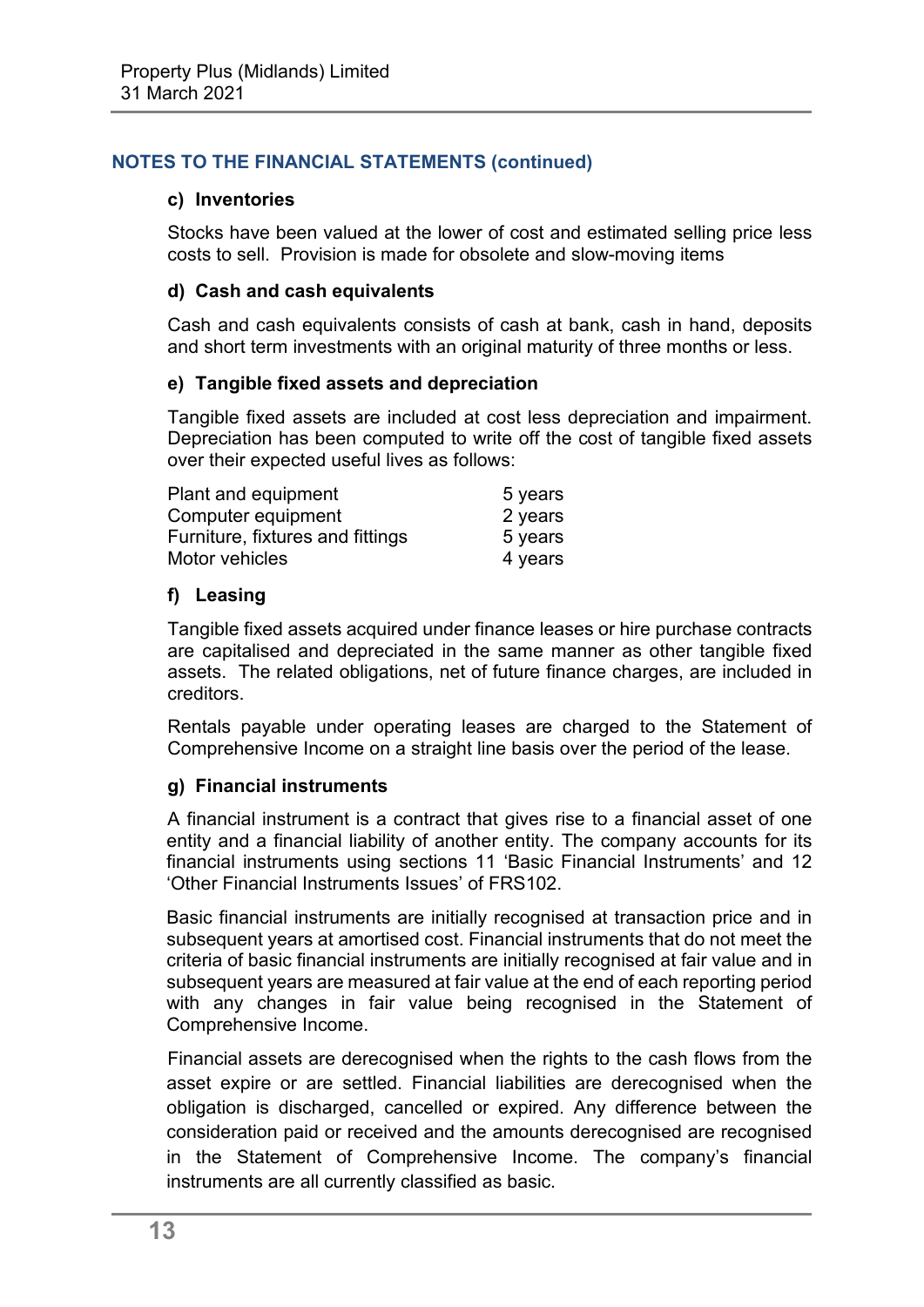#### **h) Key estimates and judgements**

The preparation of the financial statements requires the use of certain accounting estimates and judgements concerning the future. There are no estimates and assumptions that have a significant risk of causing a material adjustment to the carrying amounts of assets and liabilities within the next financial year.

#### **i) FRS 102 reduced disclosure exemptions**

The company has taken advantage of the following disclosure exemptions in preparing these financial statements, as permitted by FRS 102 "The Financial Reporting Standard applicable in the UK and Republic of Ireland":

- the requirements of Section 3 Financial Statement Presentation paragraph 3.17 (d);
- the requirements of Section 11 Basic financial instruments;
- the requirements of Section 33 Related party transactions.

The company's results are consolidated into The Housing Plus Group Limited consolidated financial statements which are publicly available.

#### **4 Operating profit/(loss)**

| 31 March                                                                                     |       | Year ended Year ended<br>31 March<br>2020 |
|----------------------------------------------------------------------------------------------|-------|-------------------------------------------|
| The operating profit/(loss) is stated after charging:<br>• Auditors' remuneration (exc. VAT) | 9,000 | 6,604                                     |

| • Auditors – other services     | 4.400   | $\overline{\phantom{0}}$ |
|---------------------------------|---------|--------------------------|
| • Depreciation $-$ owned assets | 258,054 | 134,713                  |
| • Operating lease rentals       | 351,486 | 285,851                  |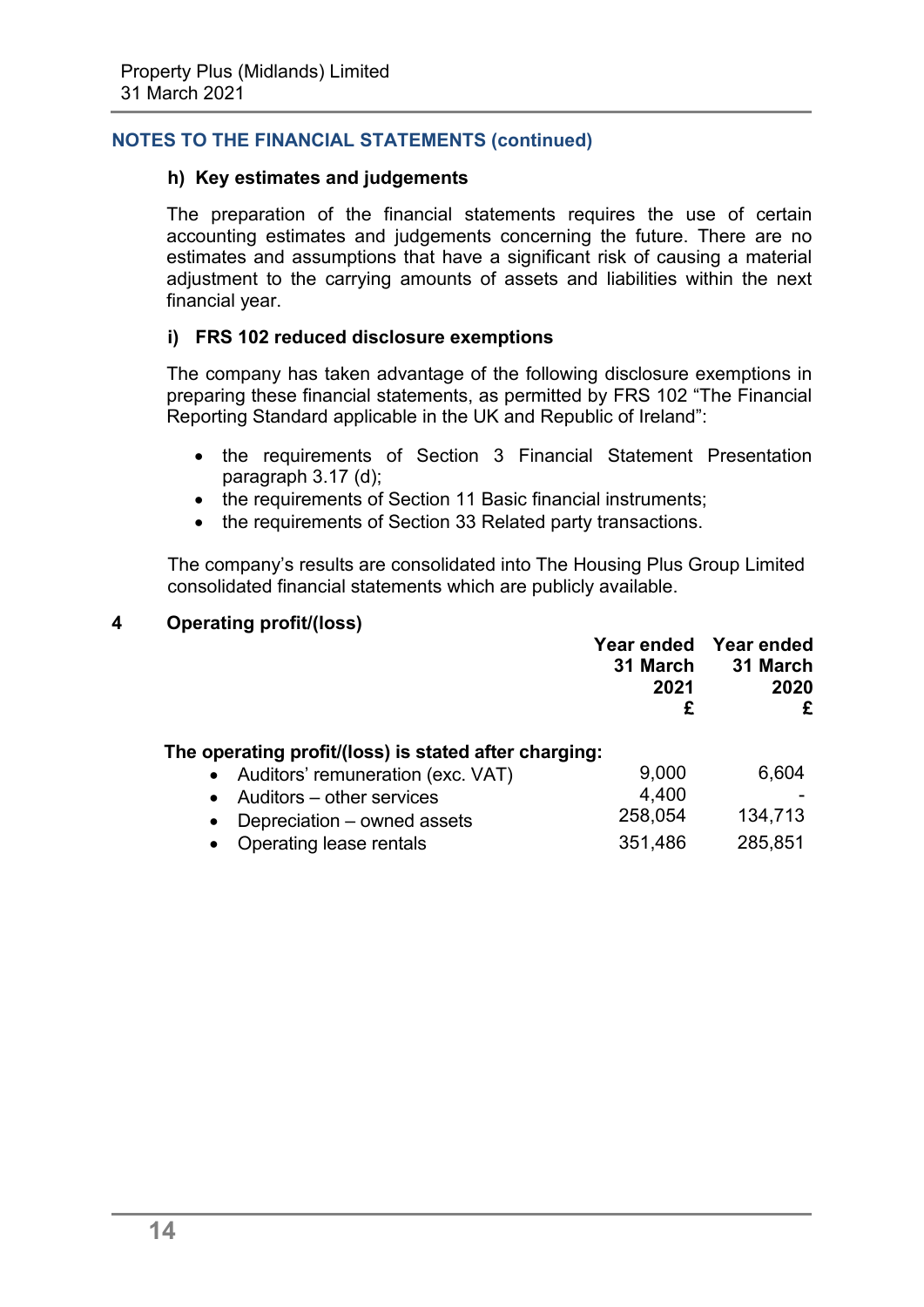# **5 Taxation**

|                                                                                                        | 31 March<br>2021<br>£ | 31 March<br>2020<br>£ |
|--------------------------------------------------------------------------------------------------------|-----------------------|-----------------------|
| Analysis of tax charge / (credit) for the period<br><b>Current tax</b>                                 |                       |                       |
| UK corporation tax at 19% (2020: 19%)<br>Deferred tax                                                  |                       |                       |
| Origination and reversal of timing difference                                                          |                       |                       |
| Tax on profit on ordinary activities                                                                   |                       |                       |
| <b>Provision for deferred tax</b>                                                                      |                       |                       |
| <b>Fixed asset timing differences</b>                                                                  | (16, 767)             | 18,408                |
| Losses and other deductions                                                                            | 16,767                | (18, 408)             |
| Total deferred tax (asset) / liability                                                                 |                       |                       |
| <b>Reconciliation of tax charge</b>                                                                    |                       |                       |
| Profit / (loss) on ordinary activities before tax                                                      | 18,895                | 260,744               |
| Tax on profit / (loss) on ordinary activities at<br>standard CT rate of 19% (2020: 19%)<br>Effects of: | 3,590                 | 49,541                |
| Amounts (charged) / credited directly to equity or<br>otherwise transferred                            |                       |                       |
| Other permanent differences                                                                            |                       |                       |
| Group relief surrendered / (claimed)                                                                   |                       |                       |
| Deferred tax not recognised                                                                            | (3,590)               | (49, 541)             |
| Rate differences                                                                                       |                       |                       |
| Tax charge / (credit) for the period                                                                   |                       |                       |

# **6 Interest payable**

|                                | 31 March | Year ended Year ended<br>31 March |
|--------------------------------|----------|-----------------------------------|
|                                | 2021     | 2020                              |
|                                |          |                                   |
| Interest payable on group loan |          | 13,795                            |

# **7 Employees**

The company employed no staff (2020: nil) and incurred no employee costs (2020: nil) during the year.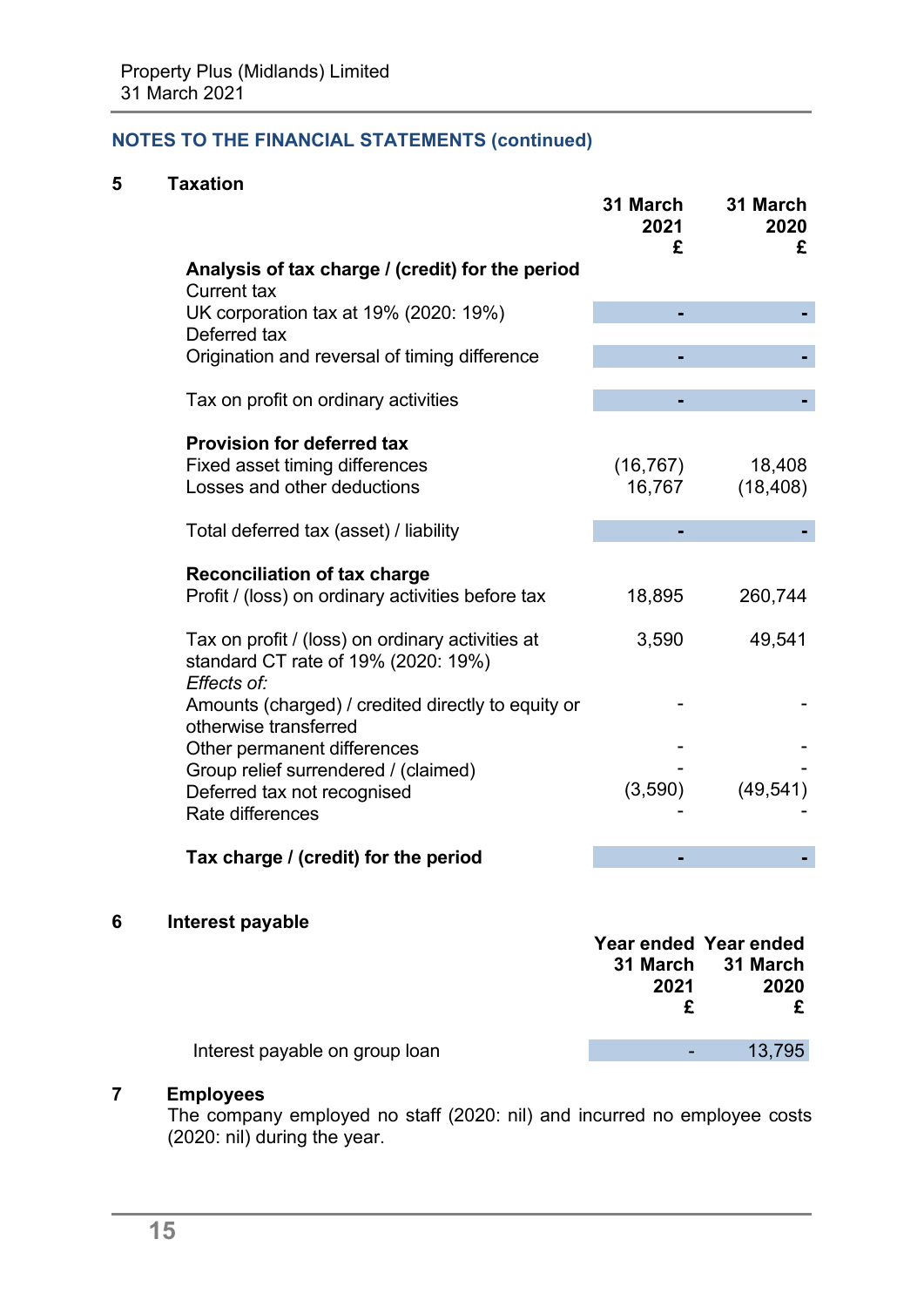# **8 Directors' emoluments**

Directors' remuneration for the period was nil (*2020: nil*), and there were no directors (*2020: nil*) to whom retirement benefits were accruing under defined contribution pension schemes. The directors are remunerated by the parent company, not specifically in respect of Property Plus (Midlands) Limited duties.

## **9 Tangible fixed assets**

|                             | Plant &<br><b>Equipment</b> | Computer<br><b>Equipment</b> | <b>Motor</b><br><b>Vehicles</b> | Furniture,<br><b>Fixtures</b><br>& Fittings | Total     |
|-----------------------------|-----------------------------|------------------------------|---------------------------------|---------------------------------------------|-----------|
|                             | £                           | £                            | £                               | £                                           | £         |
| Cost                        |                             |                              |                                 |                                             |           |
| At 1 April 2020             | 362,882                     | 17,557                       | 178,408                         | 342,670                                     | 901,517   |
| <b>Additions</b>            | 131,982                     |                              |                                 |                                             | 131,982   |
| <b>At 31 March 2021</b>     | 494,864                     | 17,557                       | 178,408                         | 342,670                                     | 1,033,499 |
| <b>Depreciation</b>         |                             |                              |                                 |                                             |           |
| At 1 April 2020             | 101,994                     | 13,649                       | 177,988                         | 183,023                                     | 476,654   |
| Current charge              | 185,102                     | 1,661                        | 420                             | 70,872                                      | 258,055   |
| <b>At 31 March 2021</b>     | 287,096                     | 15,310                       | 178,408                         | 253,895                                     | 734,709   |
| <b>NBV 31 March</b><br>2021 | 207,768                     | 2,247                        |                                 | 88,775                                      | 298,790   |
|                             |                             |                              |                                 |                                             |           |
| NBV 31 March<br>2020        | 260,888                     | 3,908                        | 420                             | 159,647                                     | 424,863   |

# **10 Stocks**

|                               | 31 March | 31 March<br>2020 |
|-------------------------------|----------|------------------|
|                               | 2021     |                  |
|                               |          |                  |
| Raw materials and consumables | 282,955  | 57,525           |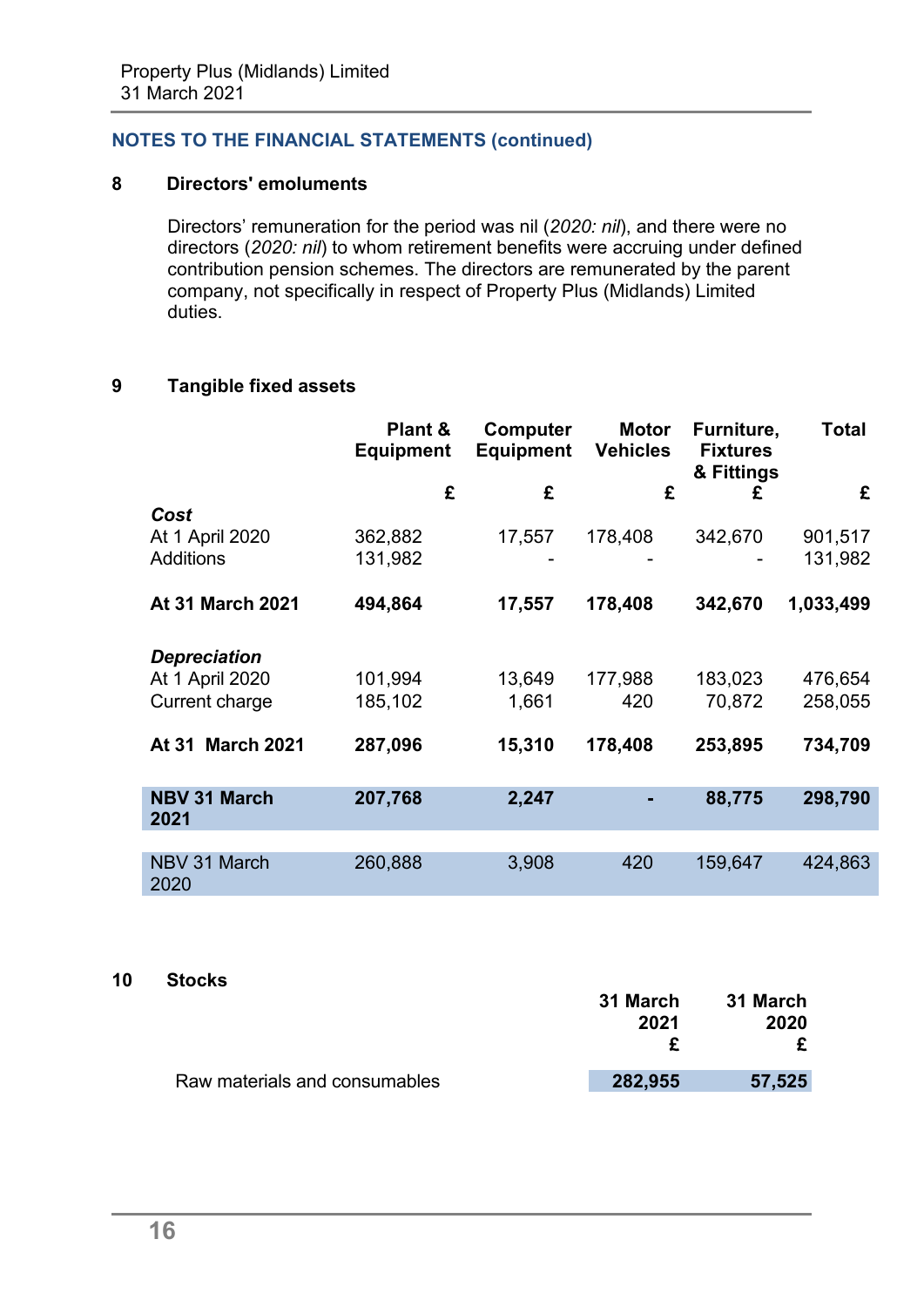# **11 Debtors**

|                                            | 31 March<br>2021 | 31 March<br>2020 |
|--------------------------------------------|------------------|------------------|
| Amounts falling due within one year        | £                | £                |
| Trade debtors                              | 22,360           | 15,794           |
| Less: provision for bad and doubtful debts |                  |                  |
| Other debtors                              | 104,229          | 27,311           |
| Amounts due from other Group Associations: |                  |                  |
| Severnside                                 | 295,869          | 453,434          |
| South Staffordshire HA                     | 869,800          | 646,132          |
| <b>Housing Plus</b>                        | 1,443            | 61,677           |
| <b>Stafford and Rural Homes</b>            | 992,988          | 27,552           |
| <b>Housing Worx</b>                        |                  | 3,576            |
| <b>Care Plus</b>                           | 2,523            |                  |
| Prepayments and accrued income             | 134,255          | 153,993          |
|                                            | 2,423,467        | 1,389,469        |

# **12 Creditors: amounts falling due within one year**

|                                          | 31 March<br>2021<br>£ | 31 March<br>2020<br>£ |
|------------------------------------------|-----------------------|-----------------------|
| <b>Trade creditors</b>                   |                       | 169,053               |
| Other creditors<br>Intragroup creditors: | 1,464                 | 5,043                 |
| <b>Housing Plus</b>                      | 807,868               | 688,487               |
| Severnside                               | 302,508               | 139,160               |
| <b>SSHA</b>                              | 147,254               | 5,482                 |
| <b>Stafford and Rural Homes</b>          | 547,470               | 148                   |
| Accruals and deferred income             | 2,150,137             | 824,513               |
|                                          | 3,956,701             | 1,831,886             |